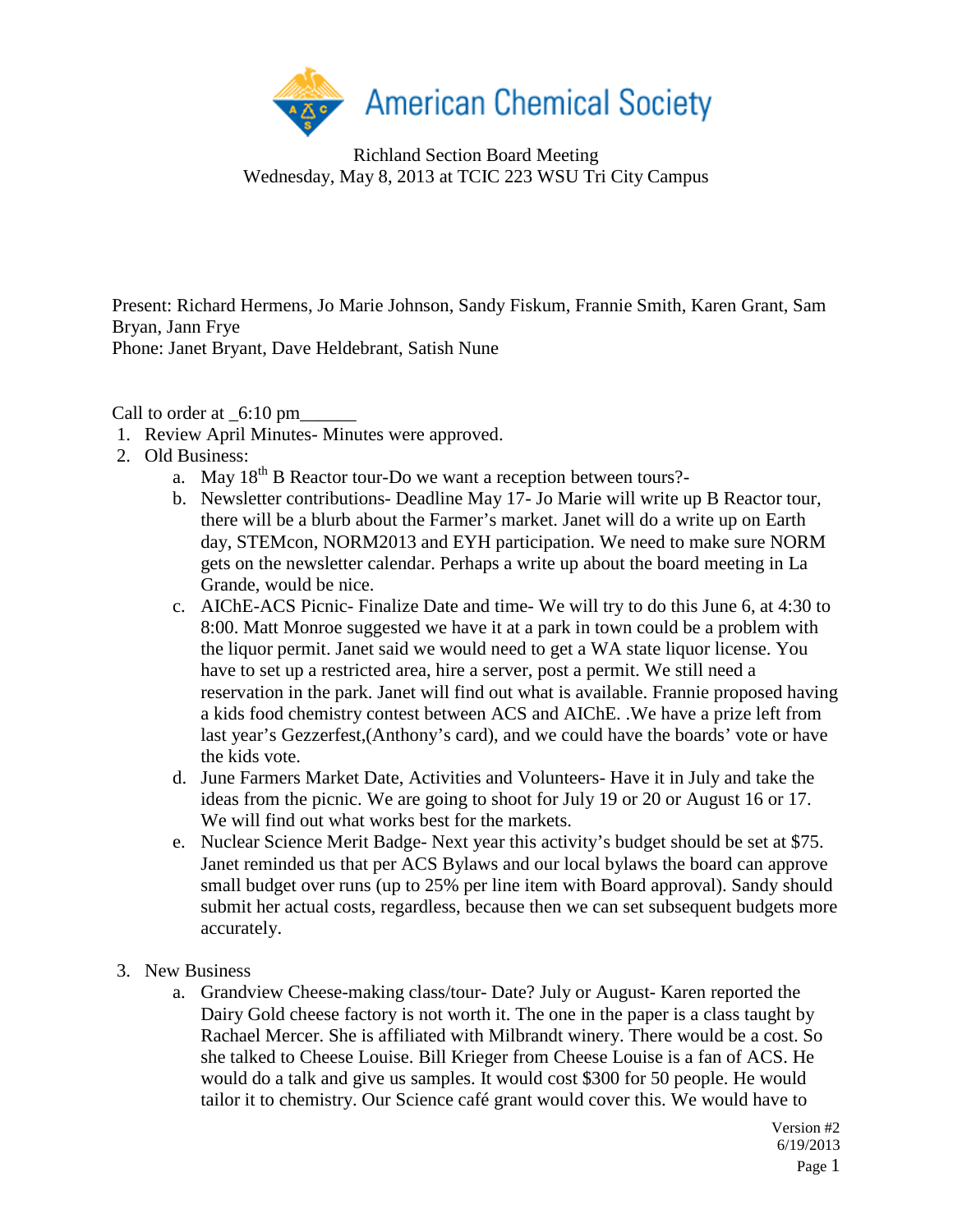

Richland Section Board Meeting

Wednesday, May 8, 2013 at TCIC 223 WSU Tri City Campus

find a location to have this. It is possible if we went with Milbrandt that they would have a place to do this. We will propose having this in late summer, tentatively August 9, 16 or 23. Maybe a local winery would let us have it here. Karen will find out more information. Sandy would like to get the date in the newsletter.

- b. Science Café Grant- Frannie said we were turned down for our grant.
- c. Climate Science Grant- We will resubmit for this grant, revising our submission.
- d. Leadership Development Grant- Frannie said we should decide what class we would like to bring in. She will send out the information by email and we will vote by email todo this.
- e. Dues- Collected by Richland Section or ACS? Satish got an email from ACS about whether we should collect the local dues or should ACS. Janet said, in past years, we let ACS collect them for us. Board approved to continue in that manner, so we will request ACS to collect our local dues and send them to us quarterly.
- f. Student attendance at NORM-2013- Karen is taking 4 students. Two students are presenting posters. We authorized Satish pay half the allotted \$600 to Karen up front to defray personal outlay. The hotel costs are \$501.60 and student registration will be \$30 each. Karen will help pay for Students' food and gas. Karen will submit a full expense report after the meeting, so if we can afford it we may be able to reimburse more than the \$600 budgeted. Karen will give an estimated breakdown to Frannie to give to Satish.
- g. Bylaws-discuss updates made by Janet and her committee- Frannie handed out bylaws packets to all board members. It includes an overview, our old bylaws, a redlined copy of the new proposed bylaws with comments to explain, a draft final new bylaws, and a model by-laws from ACS. Our bylaws have not been updated since 1988.
	- 1. ACS has changed student affiliates to student members. The bylaws revision includes very specific language and phraseology that makes them consistent with current ACS practice. As an example, the term "MEMBERS" refers to all dues paying members, EXCEPT Student Members; "members" refers to all members, including Student Members; so we have been very careful to use the terms specifically to connote privileges to our members. The previous "National Affiliates" term was changed to Society Affiliates; and there is also a category "Local Affiliates". We have two Society Affiliates, and no Local Affiliates out of nearly 600 members. Both Society and Local Affiliates dues are \$2, and can't vote, or hold office, but Society Affiliates may be appointed as committee chairs. The vote to keep the Affiliates' annual dues at \$2, per ACS guidelines, passed 9- 1 by the Executive Committee. Noted that members' local annual dues, which are fully optional, are set at \$5.
	- 2. Society Affiliates can be appointed committee chairs (standingor other committees) if we include that language in our bylaws revision. Janet does not know that this has ever historically happened. Janet followed ACS language that Society Affiliates can be appointed as a committee chair in our by-laws, and that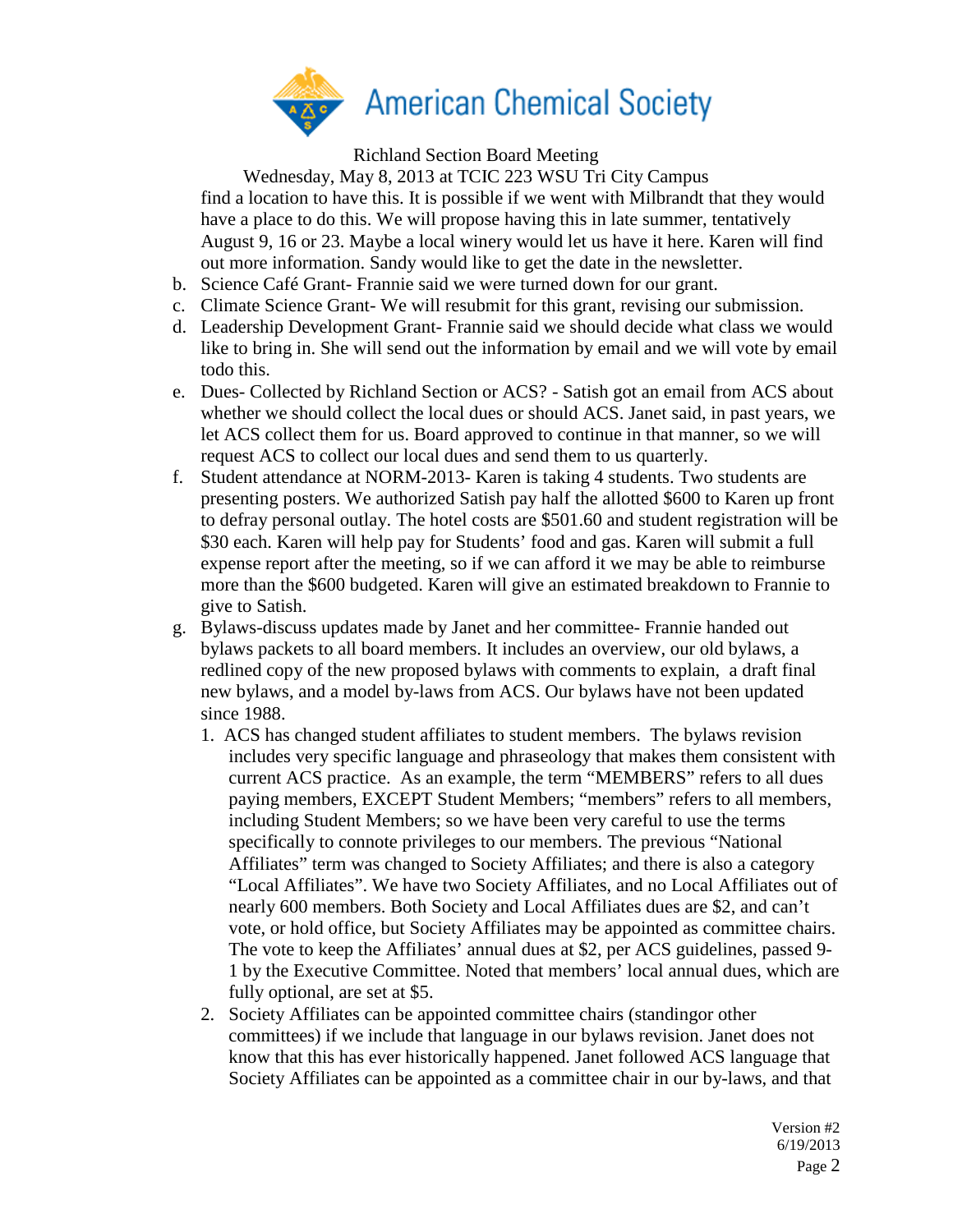

Richland Section Board Meeting

Wednesday, May 8, 2013 at TCIC 223 WSU Tri City Campus is the recommendation of the Bylaws Committee. The Executive Committee voted unanimously to allow this in our revised bylaws.

- 3. Student Members- The bylaws committee recommended that only full MEMBERS can run for elected office (i.e., Chair, Chair-elect, Secretary, Treasurer). The board agreed to this clarification.
- 4. Should we allow for the possibility for student members be appointed by the section chair to chair a standing committee, which would make them part of the Executive Committee?- Discussion ensued. Sam Bryan recommended that we allow this. He felt we should be inclusive now. Many of us agreed. The Executive Committee voted yes to allow for the possibility of a Student Member to be appointed as a Standing Committee Chair for a year's appointment, and therefore serve on the Executive Committee for that calendar year.
- 5. Should we waive Local Section Dues (\$5, voluntary) for Student Members and emeritus members? - The Executive Committee agreed with the bylaws committee's recommendation that we not waive the voluntary dues, as they are "voluntary" already
- 6. Should we allow for Recall of officers? The committee thought this was a moot point. Discussion resolved that we should include the sections, even though we would never have to use it. The Executive Committee voted to leave this section in the proposed revised bylaws.
- 7. Manner of Election and terms of Office were changed to allow both electronic and any needed paper ballots for those without electronic access.- The bylaws committee used the standard language from Constitution and Bylaws (C&B) for this revised section so there would be no issues.
- h. The title of section 8 as "Standing Committees". These committees are part of the Executive Committee.
- i. The Executive Committee approved making the Awards Committee and Nomination Committee separate standing committees.
- j. We discussed if we should make the education committee a standing committee. We realized that we have operated this way for a long time. Janet made a motion to do this. She volunteered herself and Karen to write the scope. Richard seconded the motion, and it was passed unanimously by the Executive Committee.
- k. The Executive Committee voted in favor of presenting the draft bylaws to C&B for the required preliminary review. We will then proceed through the cycle with C&B with Janet Bryant acting as the Section's agent with C&B.

We wished Janet a Happy Birthday and adjourned the meeting.